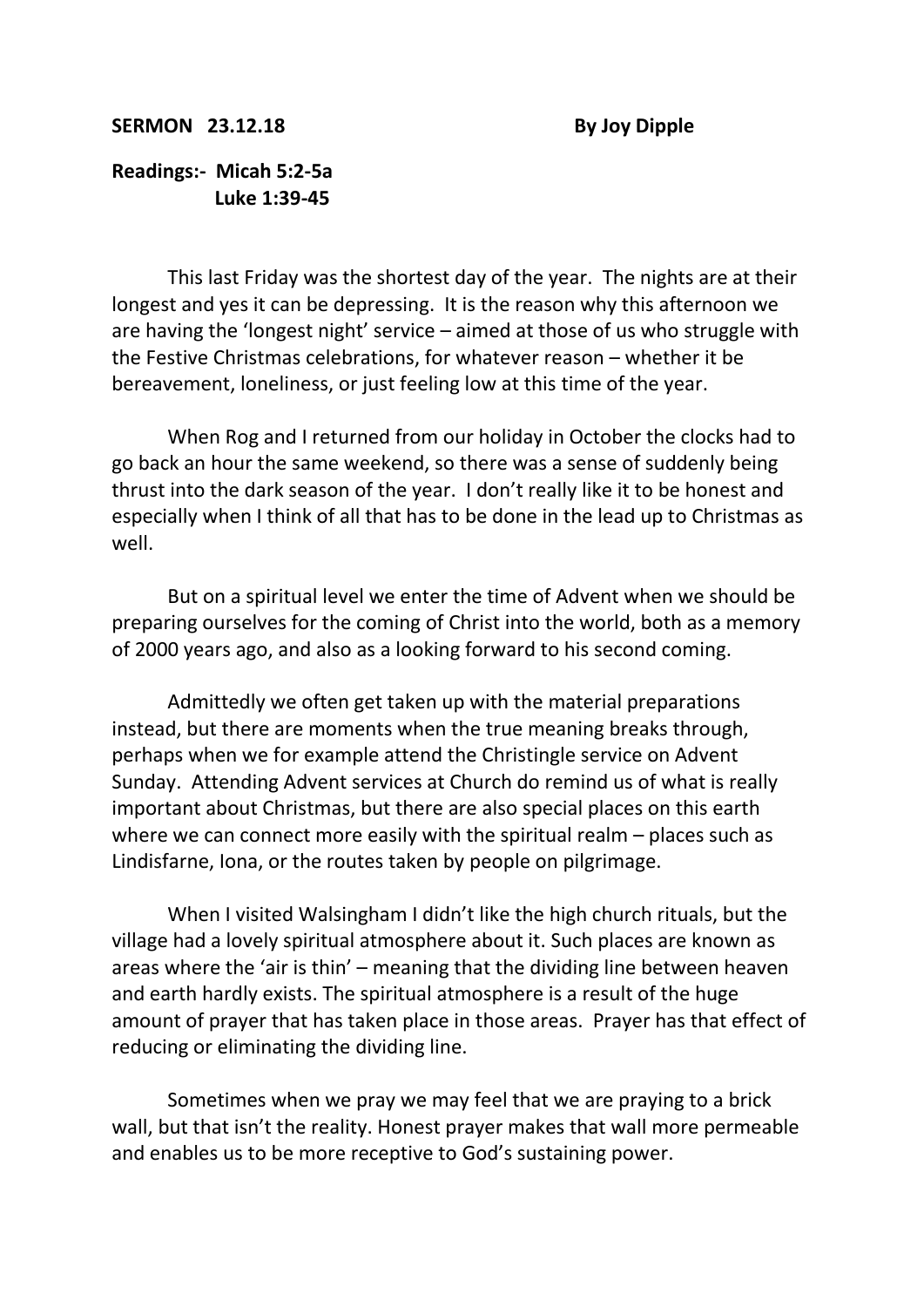Spiritual reality broke through into this world as Mary was chosen to become the mother of Jesus. She experienced moments of divine revelation which she would store up and ponder in her heart.

It can be helpful if we too take time to recollect the spiritual moments we experience in our own lives. The recall can enhance our own faith, particularly when we enter times of difficulty.

For Mary there would be further revelations but for now she had already experienced the encounter with the angel Gabriel who had told her about the part she would play in welcoming the Christ child into the world, as predicted in passages of scripture such as today's reading from the Prophet Micah.

Joseph too, would have a divine encounter as he is told in a dream to take Mary as his wife because the child was divinely conceived, and was to be named Jesus, which means saviour.

Now, in today's Gospel, Mary is greeted by her relative Elizabeth, who was pregnant with John the Baptist. It would be another example of divine intervention into this world, as Elizabeth was inspired by the Holy Spirit to give praise to Mary, the one who would be the mother of her Lord. It would also lead into Mary's own song of praise – the Magnificat.

We are nearly at the time when we celebrate the biggest breakthrough of the spiritual domain into our material world – the birth of Jesus Christ. In the darkness of this time of year the light of Christ still shines.

Our Christmas lights are a reminder of light in darkness. Quite a few of our neighbours, as well as ourselves, have put up outside lights and they really do look so attractive. I always enjoy travelling in the car at night time during the Christmas weeks and seeing what other lights people have erected around their homes. And metaphorically, in spiritual terms, the greater the darkness, the more brightly shines the light of Christ.

As Christmas comes and goes our memories of our own spiritual encounters can inspire us, and we can also look to other moments to treasure in the future.

Mary carried the Christ child, and we carry the Holy Spirit. He doesn't come and go, though we ourselves may not always notice his presence with us.